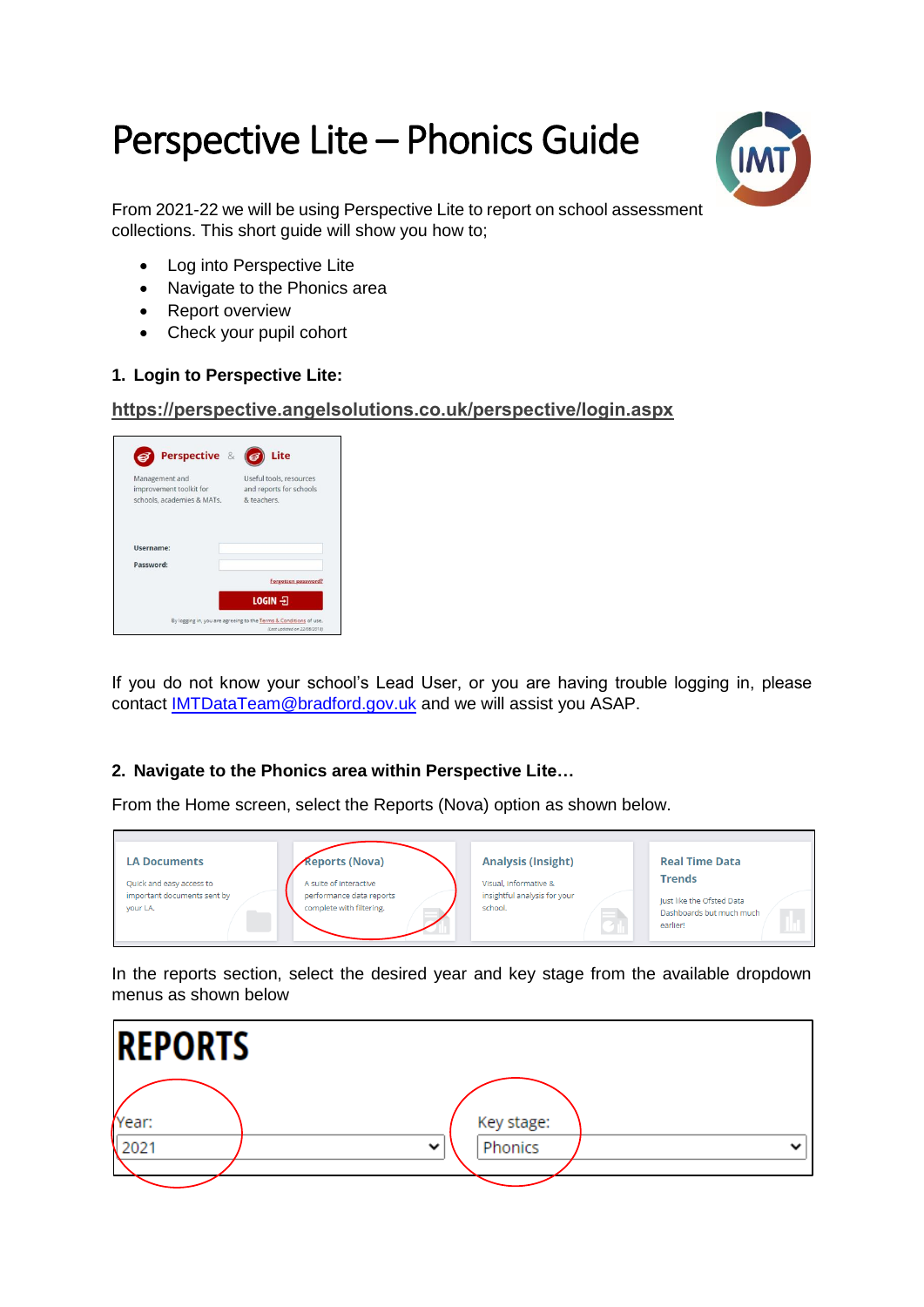### **3. Reports Overview**

Within the reporting section, once you have selected the required key stage, Perspective Lite will show the available reports in a thumbnail format. Clicking on the 'I' icon next to the run button will display the report detail, or alternatively you can select the 'detailed view' option to the right of the screen as shown below;

| <b>REPORTS</b>                |                                      |                     |                                |
|-------------------------------|--------------------------------------|---------------------|--------------------------------|
| Year:<br>2021<br>$\checkmark$ | Key stage:<br>Phonics<br>$\check{ }$ | Tags:<br>se phonics | Title:<br>図                    |
| ■ Show only ♥                 | <b>:: Grid View</b>                  |                     | $\boldsymbol{i}$ Detailed View |
|                               |                                      |                     |                                |

This will list the available reports for Phonics and will show a brief description of each report along with the thumbnail visual which shows how the report will look.

Click the 'Run' button to go to the relevant report screen & choose your parameters and aggregations. You can choose to look at particular pupil cohorts such as Gender, SEN, Disadvantaged etc. and can also choose to compare with LA, Regional and National figures.

Once you have chosen your parameters, click the green 'Apply All' button to launch your report.

Multiple filters can be selected, but they are cumulative, so will show increasingly smaller pupil groups. To remove all filters, simply click on the reset button as shown below;



Data within Perspective Lite cannot be deleted or overwritten by the user, so you are encouraged to experiment with the report parameters & familiarise yourself with the available output options.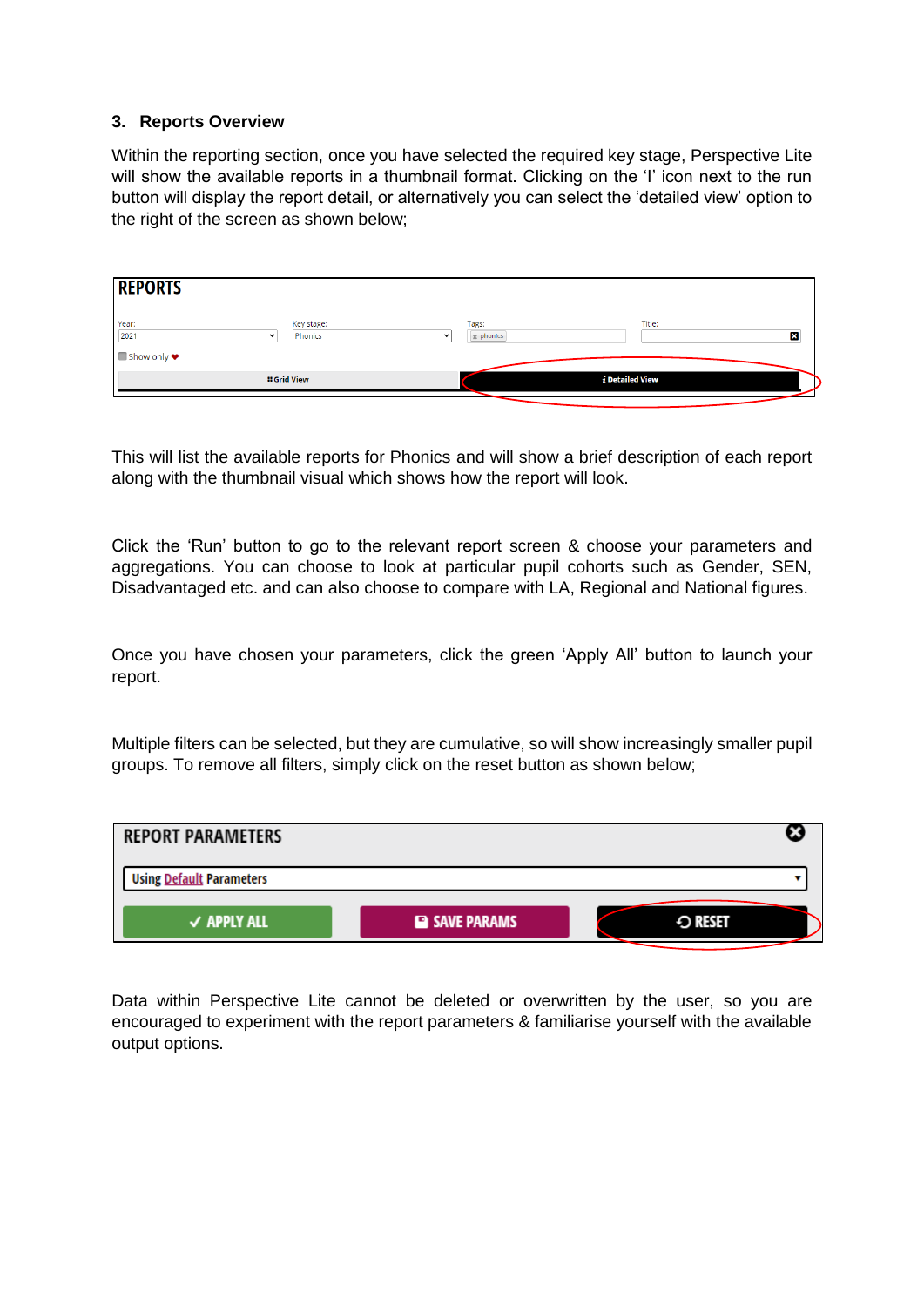## **4. Checking your pupil cohort**

Select the Phonics pupil list report from the available options and click the 'Run' icon as shown.

| Ponte Particip                               |               |   |  |  |                |   |  |               |
|----------------------------------------------|---------------|---|--|--|----------------|---|--|---------------|
|                                              |               |   |  |  |                |   |  |               |
|                                              |               | = |  |  |                |   |  |               |
|                                              | <b>COLOR</b>  |   |  |  |                |   |  |               |
|                                              | ÷             |   |  |  |                |   |  |               |
| $\sim$                                       | $\sim$        |   |  |  |                |   |  |               |
| -                                            |               |   |  |  |                |   |  |               |
| -                                            | ٠             |   |  |  |                |   |  |               |
|                                              | -             |   |  |  |                |   |  |               |
| $\cdots$                                     | -             |   |  |  |                |   |  |               |
| $\overline{\phantom{a}}$                     | $\frac{1}{2}$ |   |  |  |                |   |  |               |
| ÷                                            | -             |   |  |  |                |   |  |               |
| -<br>-                                       | -             |   |  |  |                |   |  |               |
| $\cdots$                                     | u             |   |  |  |                |   |  |               |
| -                                            | $-$           |   |  |  |                |   |  |               |
| in a                                         | -             |   |  |  |                | ۰ |  |               |
|                                              |               |   |  |  |                |   |  |               |
|                                              |               |   |  |  |                |   |  |               |
| For money country state in a<br><b>STAGE</b> |               |   |  |  |                |   |  | $\rightarrow$ |
|                                              |               |   |  |  |                |   |  |               |
|                                              |               |   |  |  |                |   |  |               |
|                                              |               |   |  |  |                |   |  |               |
|                                              |               |   |  |  | SOURCE: KEYPAS |   |  |               |

Use the report filters to Select the desired pupil cohort (Year 1 or Year 2) and select the 'apply all' button to launch your report as shown below.

| <b>REPORT PARAMETERS</b>                                                                      |               |
|-----------------------------------------------------------------------------------------------|---------------|
| Using Default Parameters                                                                      | ▼             |
| <b>√ APPLY ALL</b><br><b>EN SAVE PARAMS</b>                                                   | $\odot$ reset |
| A You have upopplied changes! Please click APPLY ALL to update your report<br>S SCHOOL FILTER |               |
| View By:                                                                                      |               |
| State-funded Schools<br>÷                                                                     |               |
|                                                                                               |               |
| <b>2</b> PUPIL FILTERS                                                                        |               |
| A Cohort:<br>FSM6:                                                                            |               |
| $-$ All $-$<br>Year 2                                                                         |               |

Your report should now be displayed on the left side of the screen. Once you can see your report you will need to extract it by clicking on the 'Export' button as shown below

| <b>E</b> PHONICS PUPIL LIST (KEYPAS) ▼ 門 2021 ▼<br>ALL REPORTS                                                                | HIDE PARAMS > |
|-------------------------------------------------------------------------------------------------------------------------------|---------------|
| of 1<br>$40$ H $\rm{J}$<br><b>EXPORT</b><br>$\sim$                                                                            |               |
| <b>Phonics Pupil List</b>                                                                                                     |               |
| Cohort: NC Year 2 pupils entered for phonics in 2021<br>■ WT - Working towards standard   ■ WA - Working at or above standard |               |